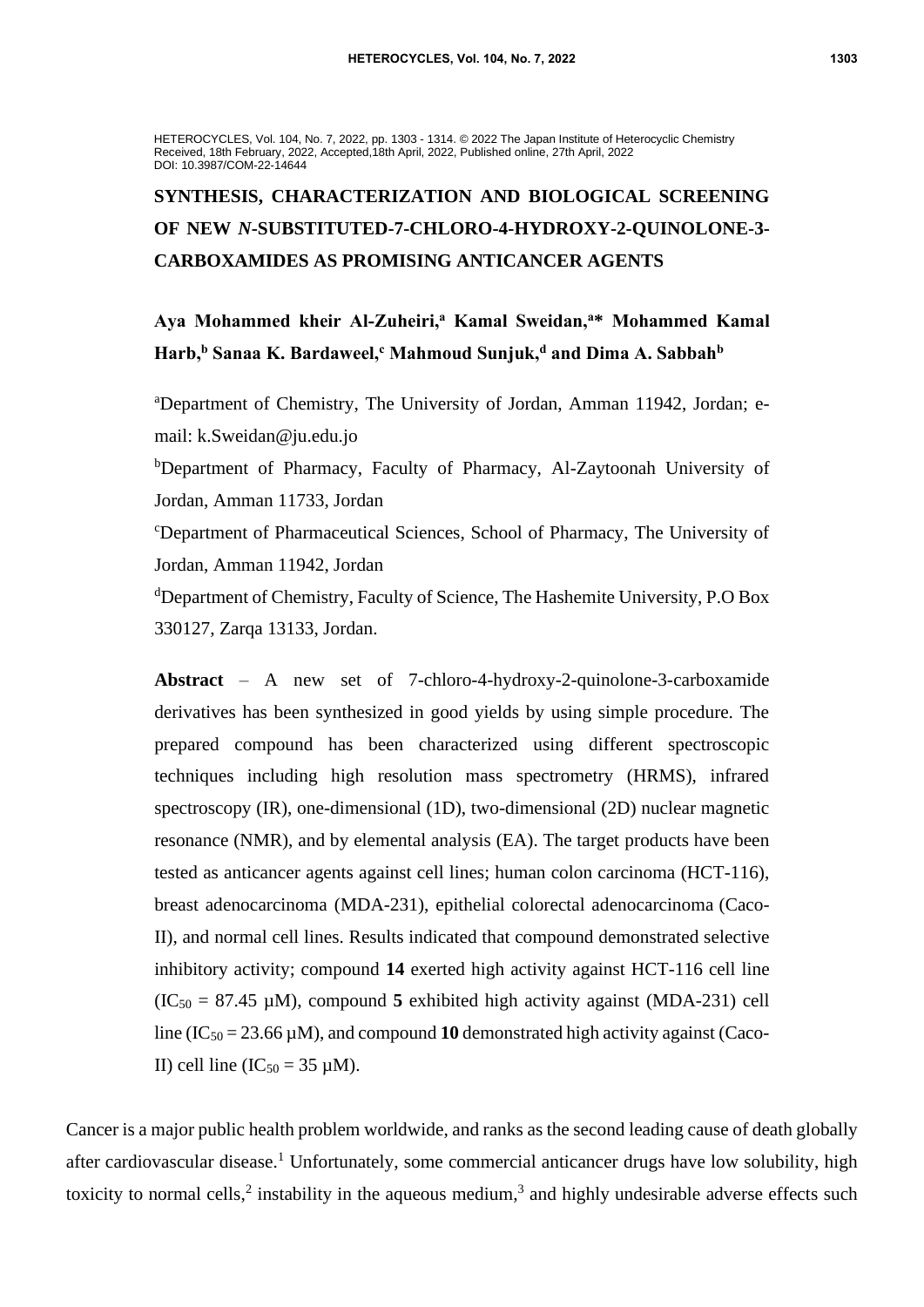as vomiting and nausea.

Quinoline nucleus is considered a high impact moiety in biological and pharmaceutical fields. It is present in large number of bioactive derivatives.<sup>4</sup> Various 4-hydroxy-2-oxo-1,2-dihydroquinoline-3-carboxamides  $(1,$  Figure 1) have a wide range of bioactive substances, such as anticancer agents<sup>5</sup> in addition, they possess valuable pharmacological properties.<sup>6</sup> The importance of carboxamide group (-CONH) in biological systems originates from the dual properties of this function group as a hydrogen bond acceptor from the oxygen atom of the carbonyl group side and a hydrogen bond donor from the N-H side in the same molecule.<sup>7</sup> A series of hydroxyquinoline-carboxamide derivatives **2** as shown in Figure 1, were prepared and evaluated as potential inhibitors against the proliferation of colon cancer cell lines (Caco-2) and (HCT-116); values of IC<sub>50</sub> ( $\mu$ M) were ranged 13-1559 and 3-789, respectively.<sup>8,9</sup>



**Figure 1.** Representative structures of some anti-cancer hydroxyquinoline-carboxamides

On the other hand, the chlorine atom is present in the chemical identity of some natural bioactive products such as rebeccamycin and crytophycin<sup>10</sup> (antitumor agents). Presence of chlorine atom as a substitutents on a heteroaromatic system may exhibit a significant effect on the biological activity due to one or more of the following parameters: increasing the lipophilicity of the molecule, interaction with certain functional groups (in protein) at the binding site through non-bonding electrons, increasing the acidity or decreasing the basicity of the system due to the electron-withdrawing property and establishment the active conformation of the target molecule with the protein.<sup>10</sup> In the present work and based on the view of our widespread interest in finding of new anticancer scaffolds, we report herein the synthesis and full characterization of new series of new *N*-substituted-4-hydroxy-2-quinolone-3-carboxamides tailored with chlorine atom at position 7. In addition, all prepared compounds have been screened towards four cell lines (HCT-116), (MDA-231), (Caco-II), and normal cell lines.

Ethyl 2-amino-4-chlorobenzoate (**1**) was prepared in good yield by Fischer esterification procedure in the presence of excess amount of absolute EtOH and the starting material (an acid) was pre-dried in an oven. The resulting ester product undergoes nucleophilic acyl addition-elimination reaction using diethyl malonate and freshly prepared sodium ethoxide under reflux followed by Dieckmann cyclization reaction of **2a** *in situ* which afforded the quinolone nucleus. After the end of the reaction (monitored by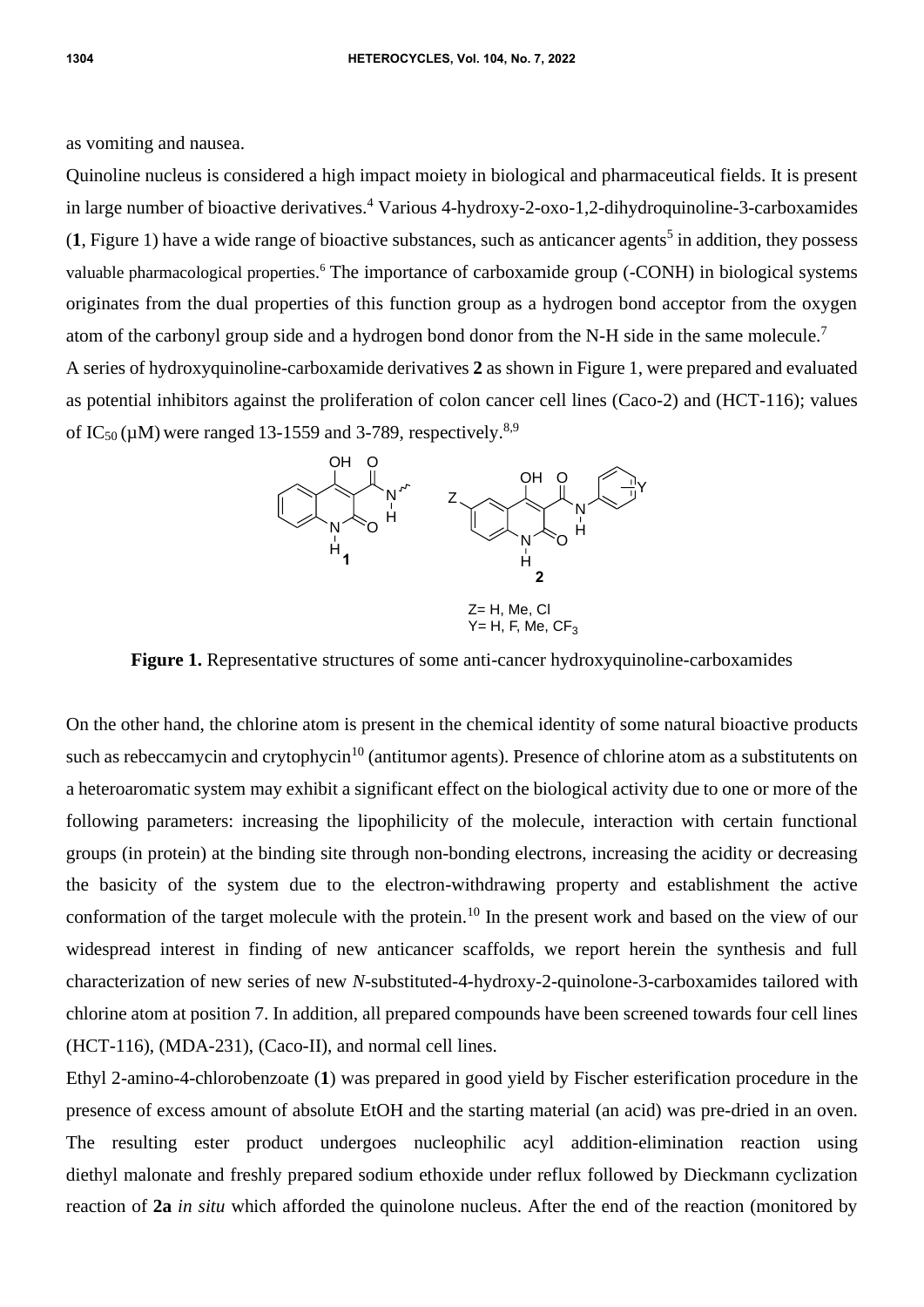thin layer chromatography), the acidification of **2b** was performed using 0.5 M HCl solution to get the desired compound **2** with high yield (Scheme 2). It should be stated that the yield of **2** was relatively high when the used sodium ethoxide solution was prepared by reacting of sodium metal in absolute EtOH while the commercial dried sodium ethoxide reagent did not produce the same result. In addition, the best pH ranges to get **2** in high yield was 4.5-5, this range is considered acidic and it is highly affected by the presence of electron-withdrawing groups (lactam and ester) and heteroatom nitrogen compared to pH of phenols (*ca.* 9-10).

The target amide compounds **3**-**14** have been prepared in good yield by refluxing of **2** with an excess amount of various primary amines (R-NH2) in the aprotic polar solvent, namely tetrahydrofuran and in the presence of catalytic amount of high-boiling point liquid (dimethylformamide). Since aromatic amines are weak nucleophiles compared to aliphatic ones, long time of reflux was employed and the mechanism of carboxamide formation is nucleophilic acyl addition-elimination reaction. TLC technique was used to monitor the reaction progress; the absence of reactant spot under UV light may belong to the completeness of the reaction. All products have been well characterized using various techniques IR, HRMS, NMR  $(^1H$ ,  $13C$ , DEPT, COSY, HMQC, HMBC) and elemental analysis and all experimental data assures the suggested chemical structures (available in the supporting files). Experiments of DEPT, COSY, HMQC, HMBC exhibited correlations of the different carbon atoms and their attached and /or neighboring hydrogen atoms that assisted in the  ${}^{1}H$ - and  ${}^{13}C$ - signal assignments.



| <b>3</b> : aniline $(R = Ph)$           | 9: 4-aminophenol $(R = 4-HO-Ph)$                             |
|-----------------------------------------|--------------------------------------------------------------|
| 4: benzylamine $(R = Bn)$               | <b>10:</b> 4-(methylthio) aniline $(R = 4$ -MeS-Ph)          |
| 5: 2-fluoroaniline $(R = 2-F-Ph)$       | <b>11:</b> $p$ -toluidine (R = 4-Me-Ph)                      |
| 6: 3-fluoroaniline $(R = 3-F-Ph)$       | <b>12:</b> 3-(trifluoromethyl) aniline ( $R = 3-CF_3-Ph$ )   |
| 7: phenylhydrazine $(R = HN\text{-}Ph)$ | <b>13:</b> 4-(trifluoromethyl) aniline $(R = 4 - CF_3 - Ph)$ |
| 8: 3-aminopyridine $(R = 3-Py)$         | <b>14:</b> 2-(trifluoromethyl)aniline( $R = 2 - CF_3 - Ph$ ) |

**Scheme 1**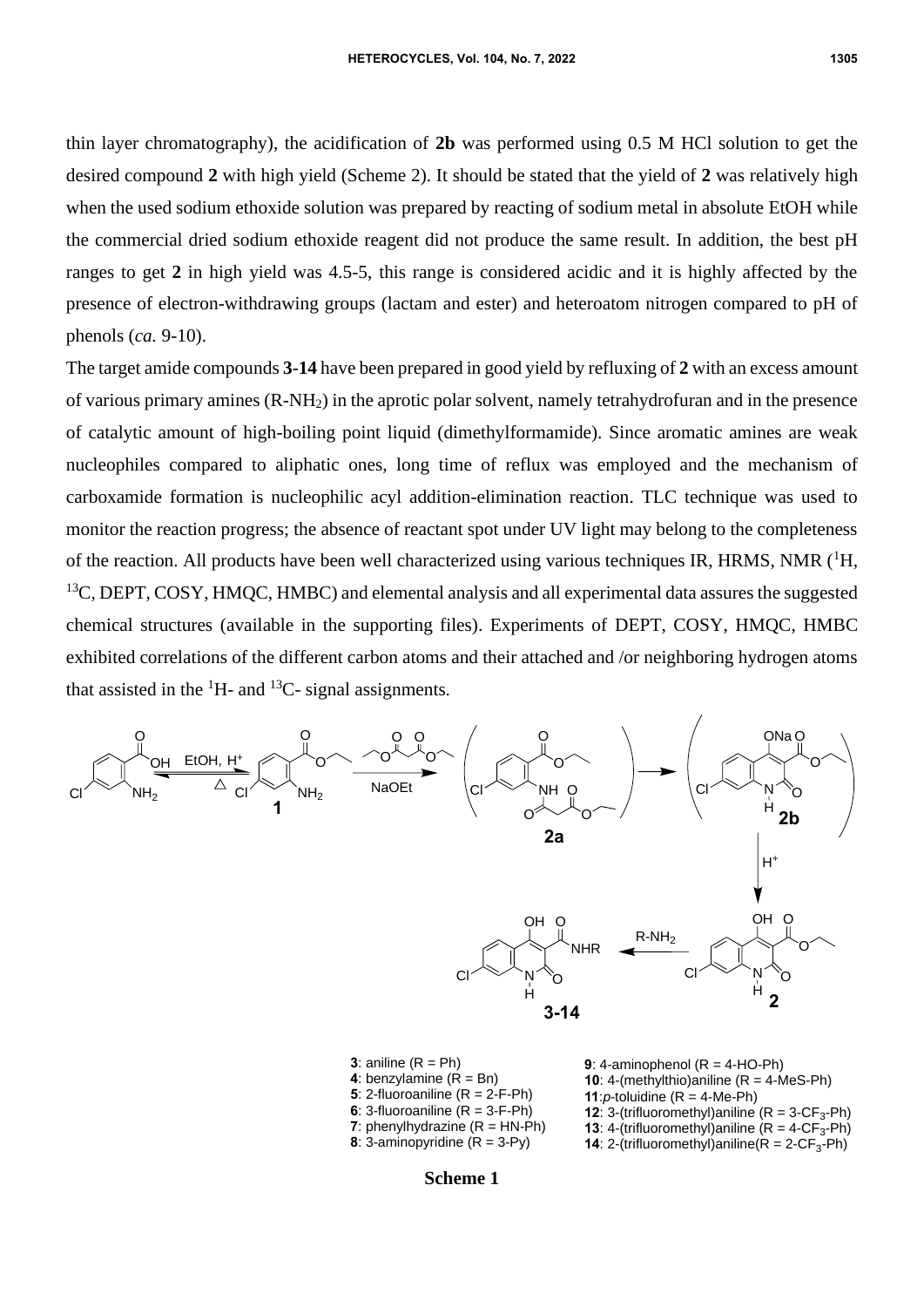It should be stated that several papers reported the synthesis of the main nucleus 4-hydroxy-2-oxo-1,2 dihydroquinoline-3-caboxylate, for examples *N*-alkylated analogue was synthesized by reacting of *N*alkylisatoic anhydride with diethyl malonate and sodium hydride.<sup>11</sup>

Scheme 1 delineates that 5-chloroanthranilic acid undergoes Fischer esterification reaction then acylation using ethoxymalonyl chloride in the presence of triethylmine, and finally Dieckmann cyclization reaction proceeds in the presence of sodium ethoxide.<sup>12</sup>

It's worth noting that the series exhibited selective inhibition against the aforementioned cell lines. The activity is expressed in term of  $IC_{50}$  value; the lowest  $IC_{50}$  value refers to a high potent inhibitor (Table 1).

**Table 1.** IC<sub>50</sub> ( $\mu$ M) of compounds **3-14** against HCT-116, MDA-231, and Caco-II cell lines. Data is expressed as mean  $(\mu M) \pm SD$ .

| Compound                | <b>HCT-116</b> | <b>MDA-231</b> | <b>Caco-II</b> | <b>Fibroblasts</b> |
|-------------------------|----------------|----------------|----------------|--------------------|
| 3                       | $648 + 12$     | $25 \pm 0.2$   | $321 \pm 6$    | >1000              |
| $\overline{\mathbf{4}}$ | $155+3$        | $166 + 4$      | $173 + 7$      | >1000              |
| 5                       | $477 + 5$      | $24 \pm 0.3$   | $420 + 7$      | >1000              |
| 6                       | $247 + 8$      | $401 + 5$      | $308 + 5$      | >1000              |
| 7                       | $166 + 2$      | $526 + 7$      | $198 + 2$      | >1000              |
| 8                       | $106 \pm 1$    | $135+3$        | $NA^*$         | >1000              |
| 9                       | $116 \pm 3$    | $39+1$         | $NA^*$         | >1000              |
| 10                      | $155+3$        | $66 + 2$       | $35 \pm 1$     | >1000              |
| 11                      | $349 + 4$      | $536 \pm 6$    | $258 + 4$      | >1000              |
| 12                      | $209 \pm 3$    | $496 + 4$      | $203 + 5$      | >1000              |
| 13                      | $296 + 2$      | $663 \pm 5$    | $357 + 5$      | >1000              |
| 14                      | $87 + 2$       | $121 \pm 3$    | $NA^*$         | >1000              |
| $\overline{2}$          | $1538 \pm 12$  | $4833 \pm 10$  | $1159 \pm 10$  | >1000              |
| <b>Doxorubicin</b>      |                | $2 \pm 0.1$    | $10+0.1$       | $NA^*$             |
| LY294002                | $180+6$        |                |                | $NA^*$             |
|                         |                |                |                |                    |

\* NA= Not determined.

Concerning HCT116 cell line, compound tailored with  $o$ -CF<sub>3</sub> (compound 14) exerted high potency indicating that *o*-position is enclosed by hydrophobic and/or H-bond acceptor motif. Contrarily, incorporation of  $CF_3$  on *m*- and *p*-positions weakens the activity thus implying that  $o$ -CF<sub>3</sub> might induce a favorable conformational effect that consequently pushes the compound deep into the binding cleft.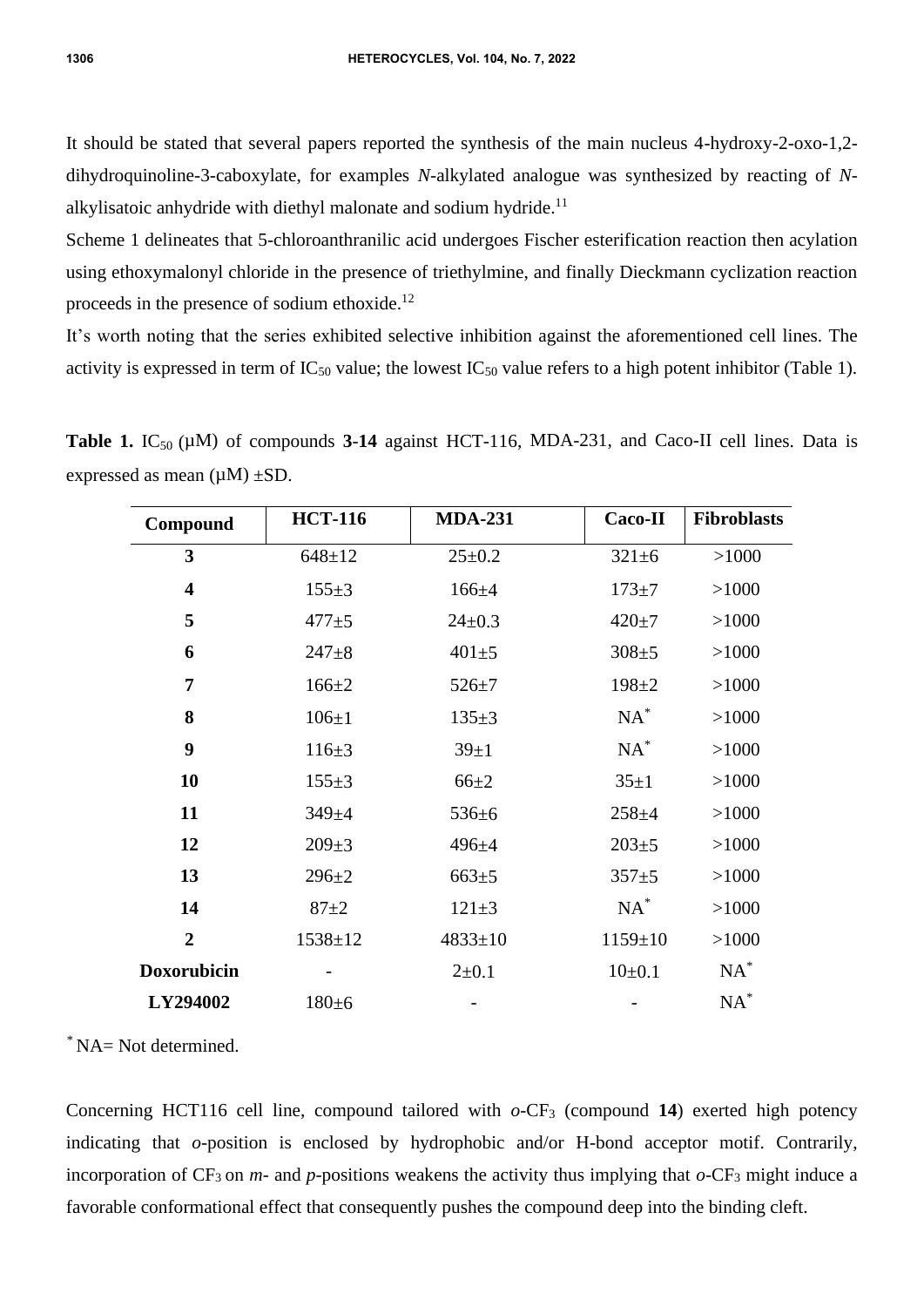Interestingly, the activity of *p*-OH (compound **9**) infers that H-bond interaction guides ligand interaction. On the other hand, the activity of *p*-Me (compound **11**) confirms that *p*-H-bond elicits the activity. Introducing *p*-SMe moiety (compound **10**) potentiates the activity inferring that sulfur motif induces the activity and *p*-hydrophobic moiety weakens the proliferation, also sulfur pushes the methyl deeply in the binding cleft thus enhancing the activity. Tailoring the core nucleus with *m*-F (compound **6**) induces the activity whereas *o*-F (compound **5**) weakens the proliferation thus interrogating that H-bond is nearby the *m*-position.

Comparing the inhibitory activity of compound **3** with that of compound **4** provides a proof for the significance of elongation of the side chain of carboxamide by one atom exemplified with compound **4**. The side chain of benzylamine pushes **4** deep into the binding cleft thus potentiating the activity. Furthermore, attaching a hydrazine motif (compound **7**) affirms the significance of elongation of the carboxamide side chain by one atom.

The antiproliferative activity of **8** emphasizes the significance of H-bond acceptance. Additionally, incorporation of pyridine in **8** enriches the hydrophilic exposed area and increases the polarity thus enhances compound's absorption and permeation across the cell membrane.

Concerning MDA-231, incorporating *o*-F motif (compound **5**) optimizes the activity interrogating that *o*-H-bond and/or small hydrophobic cleft encloses the F on *o*-position and consequently elaborates the weak activity of **6**. Comparing the activities of compounds **12-14** indicates that *o*-substituent is significant for activity, illustrated by *o*-CF3. Comparing the activity of **9-11** clarifies that *p*-H-bond donor and/or acceptor is required for activity. The SMe motif (compound **10**) buries the compound deeply in the binding site thus potentiates the activity.

The activity of **3** demonstrates that steric effect guides ligand interaction and provides a clue for selective targeting. Additionally, the activity of **8** gives a further clue that the binding pocket of MDA-231 receptor is smaller than that of the receptor of HCT-116. Comparing with LY294002 (employed as a reference) which has  $IC_{50} = 0.18$  mM, some of our prepared compounds have lower values than its  $IC_{50}$  value.

Concerning Caco-II, introducing *p*-SMe motif (**10**) induces the activity suggesting that the sulfur atom might orientate **10** properly in the binding domain. Furthermore, the activity of *p*-Me (compound **11**) and *p*-CF<sup>3</sup> (compound **13**) elaborates the significance of sulfur atom. The difference in activity between compounds **3**, **4**, and **7** gives an evidence of elongation of the carboxamide link to induce the inhibitory activity. The activity of *m*-F (compound **6**) and *m*-CF<sup>3</sup> (compound **12**) recommends hydrophobic motif on *m*-position to induce the suppressive activity. Eventually, the activity of the series against the normal fibroblast elaborates the safety of the verified compounds as well as their selective targeting cancer cell lines. It's worth noting that introducing the chlorine motif on position 6 of 4-hydroxy-2-quinolone ring<sup>9</sup> provokes the activity. Such finding sheds the light on incorporating an electron-withdrawing and lipid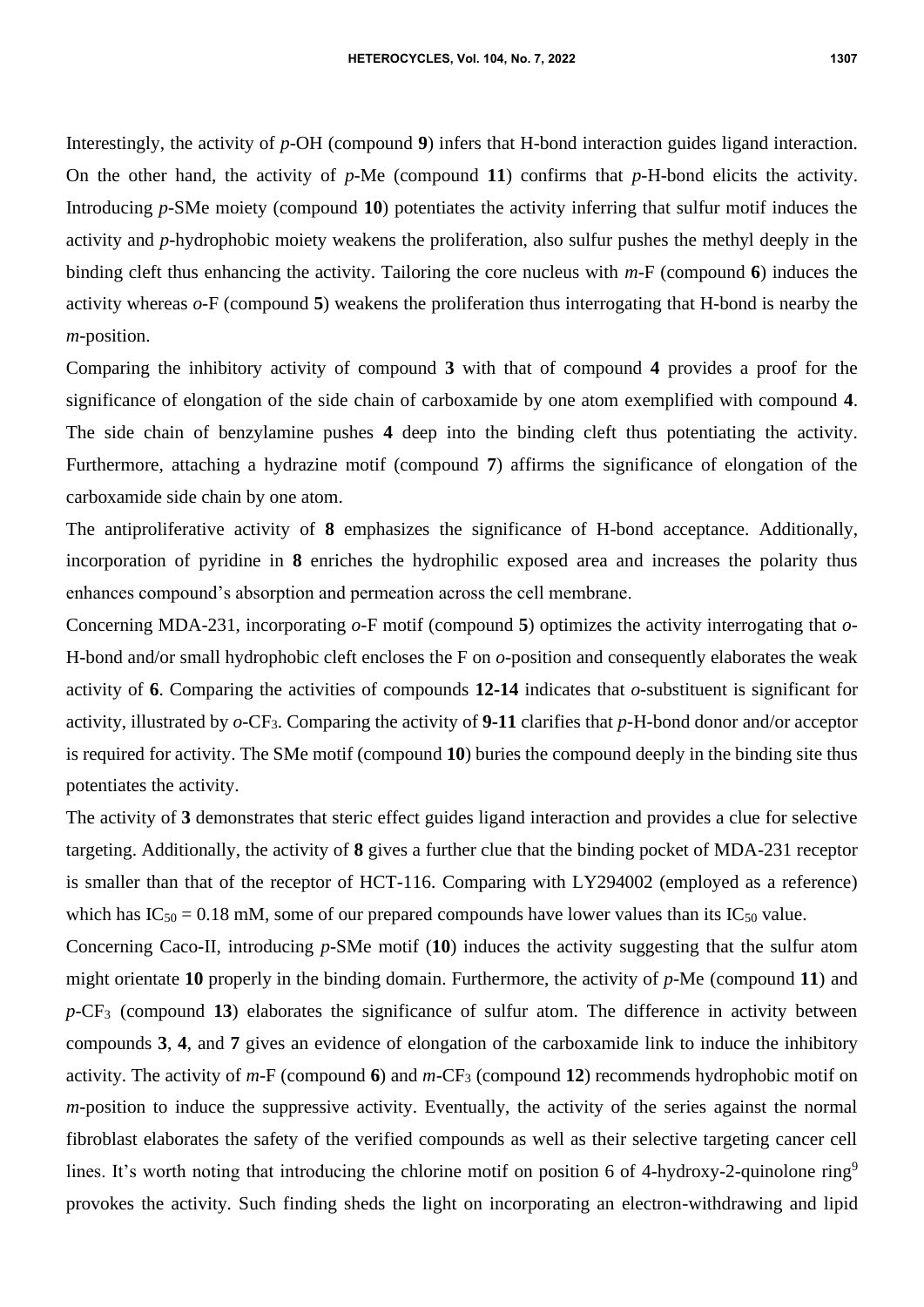soluble motif on 6-position and further recommends screening the prospective derivatives against a panel of cancer cell lines to better explain the attachment the chlorine motif on position 7.

Noting that 15 compounds were screened against 4 different cell lines at five different points in three independent experiments in triplicate generating about 2700 points of raw data making it impossible to be inserted in the manuscript content. Furthermore, inserting the dose-response curve for 15 compounds in 4 cell lines generates 60 dose response curves making the content complicated.

## **EXPERIMENTAL**

All synthesized products have been characterized by  ${}^{1}H$  NMR,  ${}^{13}C$  NMR on a Bruker-Avance III 500 MHz spectrophotometer with deuterated sodium hydroxide (NaOD) in deuterated dimethyl sulfoxide (DMSO $d\delta$  as solvent and TMS as internal standard. Chemical shift  $(\delta)$  is expressed in ppm; coupling constant (*J*) values are given in Hertz (Hz). Infrared spectra were recorded using Shimadzu IR Affinity H spectrophotometer; all samples were prepared with potassium bromide and pressed into a disc. High resolution mass spectra (HRMS) were acquired by electrospray ionization (ESI) technique with the aid of Bruker APEX-4 instrument. Melting points were measured using SMP 10 Stuart apparatus and are uncorrected. Thin layer chromatography (TLC) was performed using pre-coated aluminum sheets with silica gel E. Merck Kiesegel 60 F254 (layer thickness 0.20 mm). Analytical balance was from ADAMS. Rotary evaporator model R-215 (Büchi, Switzerland) connected to vacuum pump model v-700, water bath B-491 was used to evaporate ordinary solvents, vacuum controller v-855 and Euro-Vector 8910 elemental analyzer, were employed.

**Starting Materials**. 2-Amino-4-chlorobenzoic acid (98%), benzylamine (99%), 3-aminopyridine (99.6%), phenylhydrazine, aniline (99.5%), 4-(trifluoromethyl)aniline (97%), 3-(trifluoromethyl)aniline (95%), 2- (trifluoromethyl)aniline (95%), potassium bromide, and *p*-toluidine (98%) (Sigma-Aldrich), 3 fluoroaniline (98%), 4-aminophenol (95%), 4-(methylthio)benzenamine, diethyl malonate (98%), 2 fluoroaniline (98%), sodium sulfate (99%) and sodium bicarbonate (99%) (Acros), dimethyl sulfoxide (DMSO) (99.9%), dichloromethane (DCM), *N,N*-dimethylformamide (DMF) (99.9%), chloroform, tetrahydrofuran (THF) (99.9%), HPLC EtOH, sulfuric acid (95-97%) (Tedia), hydrochloric acid (37%) (Fisher), and sodium metal (Scharlau).

**Preparation of ethyl 2-amino-4-chlorobenzoate** (**1)**. A mixture of 2-amino-4-chloroenzoic acid (1 g, 5.8 mmol), absolute EtOH (60 mL), and sulfuric acid (2 mL), (dropwise in an ice bath), was refluxed for 4 days. After cooling, the solvent was evaporated under reduced pressure and the residue was extracted with sodium bicarbonate solution (5%) (10 mL) and dichloromethane (DCM) (10 mL) three times. The organic layer was separated followed by extraction with water (25 mL). The organic layer was dried over anhydrous sodium sulfate and evaporated under reduced pressure to afford the target product.<sup>13</sup>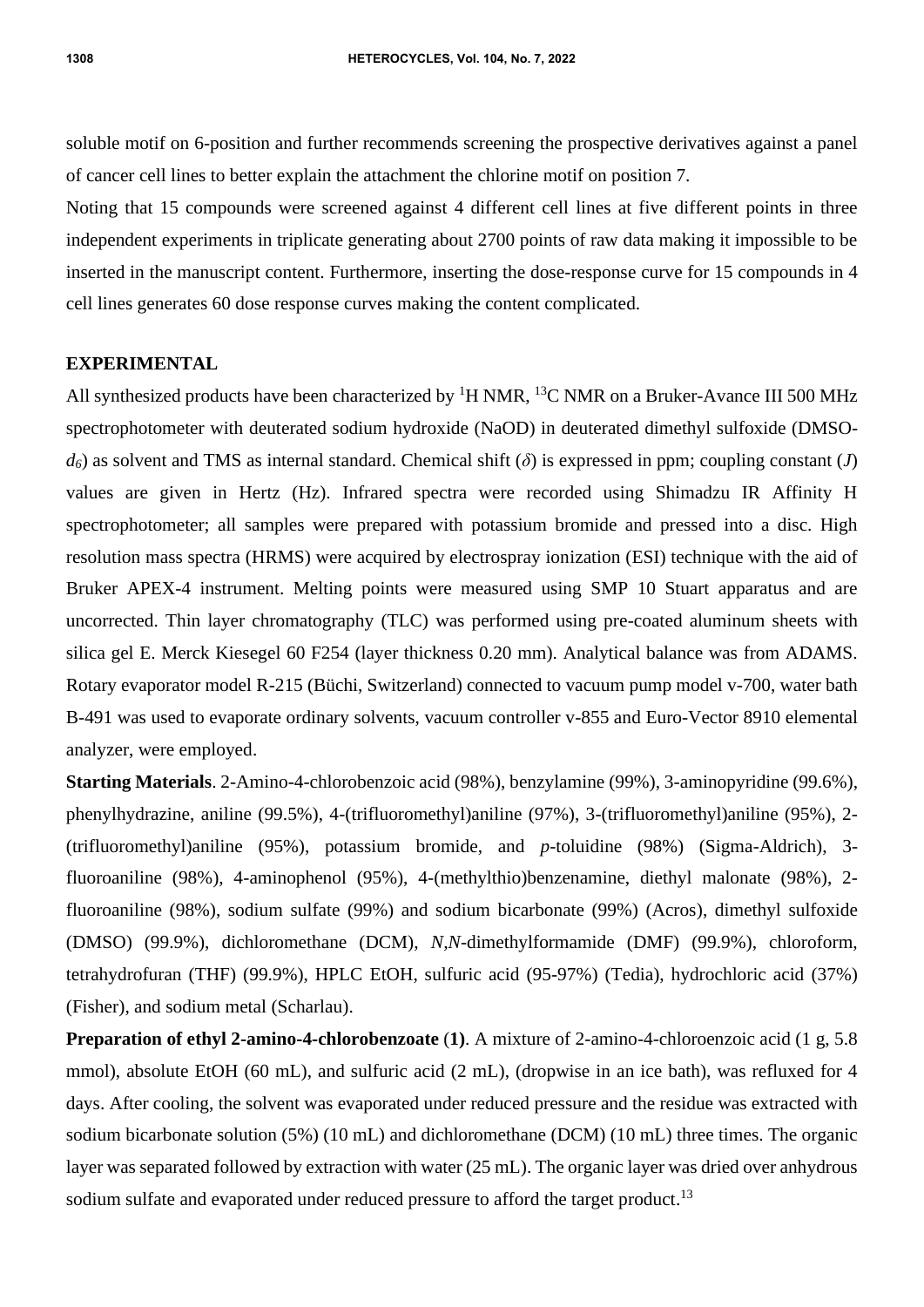Brown oil; yield 93%;  $R_f$  0.52 (9:1 hexane–AcOEt); <sup>1</sup>H NMR (DMSO-*d*<sub>6</sub>)  $\delta$  1.38 (t, *J* = 7.2 Hz, 3H, CH<sub>3</sub>); 4.29 (q, *J* = 7.2 Hz, 2H, CH2); 5.83 (s, 2H, NH2); 6.57 (dd, *J* = 1.9, 8.6 Hz, 1H, H5); 6.63 (s, 1H, H3); 7.77 (d,  $J = 8.6$  Hz, 1H, H6); <sup>13</sup>C NMR (DMSO- $d_6$ )  $\delta$  14.3 (CH<sub>3</sub>); 60.5 (CH<sub>2</sub>); 109.5 (C1); 115.8 (C5); 116.5 (C3); 132.6 (C6); 139.8 (C4); 151.3 (C2); 167.6 (CO2); FT IR: 3481, 3371 N-H; 1693 C=O cm<sup>-1</sup>; HRMS *m/z*: calcd. 200.04728, 202.04433 for C<sub>9</sub>H<sub>10</sub>ClNO<sub>2</sub> [M+H]<sup>+</sup>; found 200.04679, 202.04387. EA (%): calcd. for C9H10ClNO2: C, 54.15; H, 5.05; N, 7.02. Found: C, 54.19; H, 5.09; N, 7.05.

**Preparation of ethyl 7-chloro-4-hydroxy-2-quinolone-3-carboxylate** (**2**). A solution of ethyl 2-amino-4-chlorobenzoate (**1**) (1 g, 5.0 mmol) and an excess amount of diethyl malonate (8 mL, 50.0 mmol) in 7 mL DMSO was prepared, then a freshly prepared sodium ethoxide solution [sodium (0.23 g, 10 mmol) in HPLC EtOH (15 mL)] was added dropwise to the previous solution which was refluxed for 4 days. The resulting solution was cooled in an ice bath followed by acidification with 0.5 M HCl to pH 4.5-5.0, the formed solid was filtered, washed with water then THF (10 mL), and finally dried in a vacuum oven at 70 ºC for 1 h.

White solid; yield 90%; mp 300 °C (decom.);  $R_f$  0.42 (9.9:0.1 CHCl<sub>3</sub>–MeOH); <sup>1</sup>H NMR (DMSO- $d_6$  and NaOD) δ 1.29 (t, *J* = 7.1 Hz, 3H, CH<sub>3</sub>); 4.32 (g, *J* = 7.1 Hz, 2H, CH<sub>2</sub>); 7.24 (dd, *J* = 1.9, 8.6 Hz, 1H, H6); 7.30 (s, 1H, H8); 7.93 (d, *J* = 8.6 Hz, 1H, H5); 11.57 (s, 1H, NH); <sup>13</sup>C NMR (DMSO-*d<sup>6</sup>* and NaOD) δ 14.9 (CH<sub>3</sub>); 58.8 (CH<sub>2</sub>); 102.0 (C3); 115.1 (C6); 120.9 (C8); 122.8 (C4a); 126.9 (C5); 132.9 (C7); 152.0 (C8a); 172.9 (C2); 173.3 (C4); 174.4 (C=O); FT IR: 3010 O-H; 2918, 2848 N-H; 1680 C=O ester and amide cm<sup>-1</sup>; HRMS: *m/z*: calcd. 268.03711, 270.03416 for C<sub>12</sub>H<sub>11</sub>ClNO<sub>4</sub> [M+H]<sup>+</sup>; found 268.03665, 270.03363. EA %: calcd. for C<sub>12</sub>H<sub>10</sub>ClNO<sub>4</sub>: C, 53.85; H, 3.77; N, 5.23. Found: C, 53.9; H, 3.80; N, 5.27.

**General Procedure for the Preparation of 7-Chloro-4-hydroxy-2-quinolone-3-carboxamide Derivatives** (**3-14).** A mixture of ethyl 7-chloro-4-hydroxy-2-quinolone-3-carboxylate (20) (1 mmol) and a suitable amine (3 mmol) were mixed in 15 mL of THF. Few drops of DMF were added to the solution then refluxed for 72 h (for aromatic amines) and 24 h (for aliphatic amines). During the reaction progress, the amide product was formed as a solid on the flask wall. After cooling, the precipitate was collected by suction filtration. Finally, the product was washed with THF, and then dried in a vacuum oven at 70 ºC for 1 h.

*N***-Phenyl-7-chloro-4-hydroxy-2-quinolone-3-carboxamide (3):** yellow solid; yield 85%; mp 312-315 °C;  $R_f$  0.7 (9.6:0.4 CHCl<sub>3</sub>–MeOH); <sup>1</sup>H NMR (DMSO- $d_6$  and NaOD)  $\delta$  6.55 (d,  $J = 8.4$  Hz, 1H, H6); 6.83 (t, *J* = 7.2 Hz, 1H, H4'); 6.93 (s, 1H, H8 ); 7.15 (t, *J* = 7.7 Hz, 2H, (H5', H3')); 7.63 (d, *J* = 7.7 Hz, 2H, (H2', H6'); 7.79 (d,  $J = 8.5$  Hz, 1H, H5).<sup>13</sup>C NMR (DMSO- $d_6$  and NaOD)  $\delta$  99.1 (C3); 115.8 (C6); 119.8 (C48a); 119.9 (C8); 120.7 (C4'); 121.5 (C2', C6'); 127.4 (C3', C5'); 128.9 (C5); 133.7 (C7); 141.6 (C1'); 151.4 (C4a); 169.8 (C2); 173.8 (C4); 176.7 (CONH); FT IR: 3061 O-H; 2918 N-H; 1668 C=O amide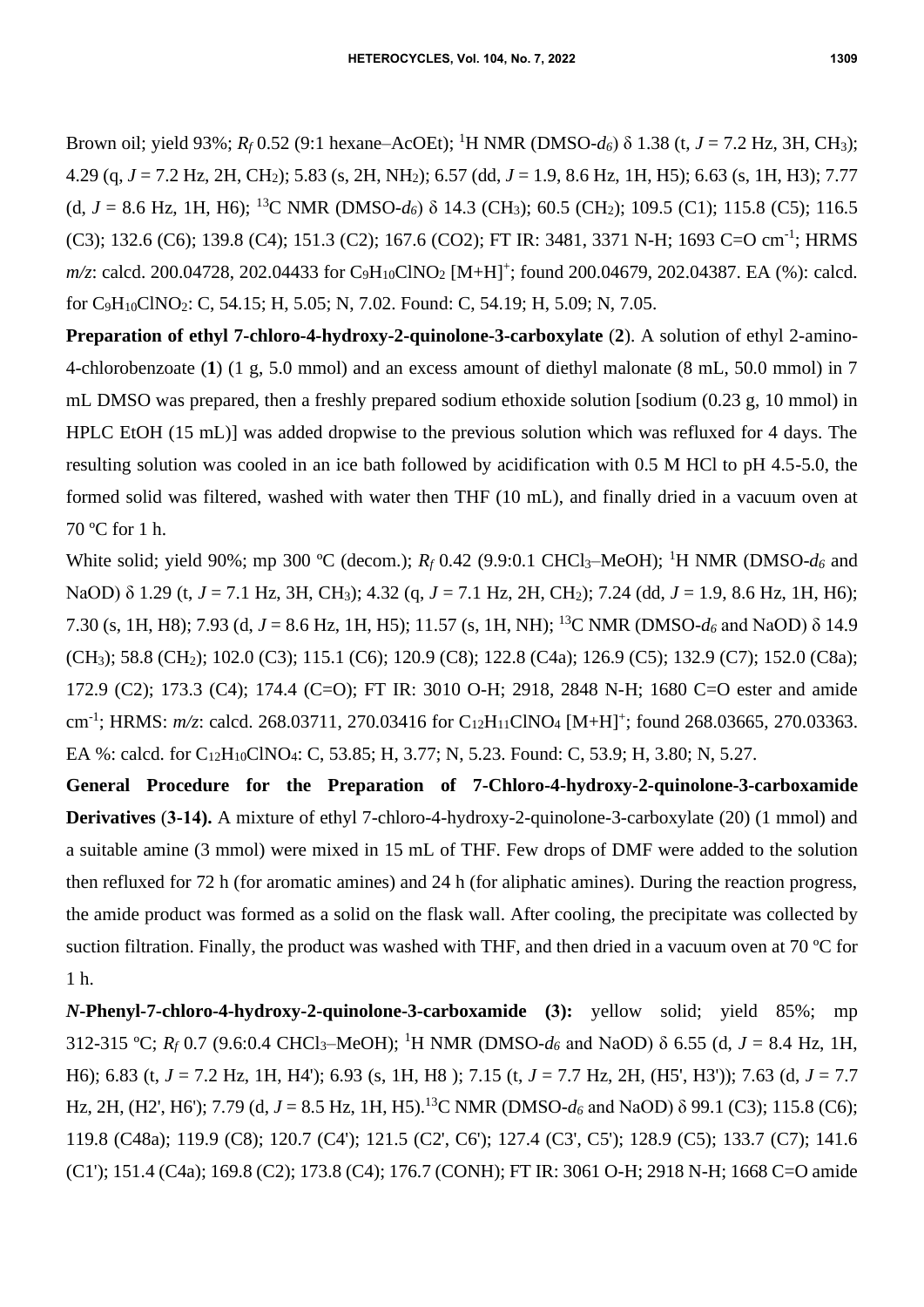cm<sup>-1</sup>; HRMS *m/z*: calcd. 313.03854, 315.03559 for C<sub>16</sub>H<sub>10</sub>ClN<sub>2</sub>O<sub>3</sub> [M-H]<sup>-</sup>; found 313.03956, 315.03664. Anal. Calcd for C<sub>16</sub>H<sub>11</sub>ClN<sub>2</sub>O<sub>3</sub>: C, 61.06; H, 3.52; N, 8.90. Found: C, 61.09; H, 3.56; N, 8.94.

*N***-Benzyl-7-chloro-4-hydroxy-2-quinolone-3-carboxamide (4):** white solid; yield 90%; mp 230-232 ºC;  $R_f$  0.6 (9.9:0.1 CHCl<sub>3</sub>–MeOH); <sup>1</sup>H NMR (DMSO- $d_6$  and NaOD)  $\delta$  4.45 (s, 2H, CH<sub>2</sub>); 6.48 (d, *J* = 8.3 Hz, H6); 6.89 (s, 1H, H8); 7.14 (t, *J* = 7.0 Hz, 1H, H4'); 7.24 (t, *J* = 7.3 Hz, 2H, (H3', H5')); 7.30 (d, *J* = 7.2 Hz, 2H, (H2', H6')); 7.75 (d, *J* = 8.3 Hz, 1H, H5); 10.48 (s, 1H, H1'); 11.81 (s, 1H, H1); 17.14 (s, 1H, O-H); <sup>13</sup>C NMR (DMSO-*d*<sub>6</sub> and NaOD) δ 42.1 (CH<sub>2</sub>); 100.7 (C3); 114.9 (C6); 120.9 (C8); 122.5 (C4a); 126.6 (C4'); 127.3 (C3',C5'); 127.7 (C2', C6'); 128.5 (C5); 133.1 (C7); 141.7 (C1'); 151.7 (C8a); 171.9 (C2); 174.6 (C4); 176.5 (CONH); FT IR: 3201 O-H; 3118 N-H; 1680 C=O amide cm-1 ; HRMS *m/z*: calcd. 327.05419, 329.052125 for C<sub>17</sub>H<sub>13</sub>ClN<sub>2</sub>O<sub>3</sub> [M-H]; found 327.05561, 329.05234. Anal. Calcd for C<sub>17</sub>H<sub>12</sub>ClN<sub>2</sub>O<sub>3</sub>: C, 62.11; H, 3.99; N, 8.52. Found: C, 62.15; H, 4.02; N, 8.55.

*N***-(2-Fluorophenyl)-7-chloro-4-hydroxy-2-quinolone-3-carboxamide (5):** white solid; yield 80%; mp 300 °C (decom.);  $R_f$  0.3 (CHCl<sub>3</sub>); <sup>1</sup>H NMR (DMSO-*d*<sub>6</sub> and NaOD) δ 6.91 (d, *J* = 6.0 Hz, 1H, H6'); 6.93 (s, 1H, H8); 6.95 (d, *J =* 8.4 Hz, 1H, H6); 7.01 (t, *J* = 7.7 Hz, 1H, H4'); 7.14 (t, *J* = 10.7 Hz, 1H, H5'); 7.92 (d,  $J = 8.4$  Hz, 1H, H5); 8.54 (t,  $J = 7.9$  Hz, 1H, C3'); <sup>13</sup>C NMR (DMSO- $d_6$  and NaOD)  $\delta$  99.0 (C3); 114.0 (C6); 115.1 (d,  $J_{\text{C-F}}$  = 78.0 Hz, C5'); 120.5 (C8); 120.5 (d,  $J_{\text{C-F}}$  = 24.0 Hz, C2'); 122.2 (d,  $J_{\text{C-F}}$  = 87.0 Hz, C3'); 124.5 (C4'); 128.5 (C5); 135.8 (C7); 140.0 (C4a); 151.5 (C8a); 153.4 (C1'); 167.7 (C2); 176.8 (CONH); FT IR: 3163 O-H; 2993 N-H; 1672 C=O amide cm-1 ; HRMS *m/z*: calcd. 331.02912, 333.02617 for  $C_{16}H_9CIFN_2O_3$  [M-H]; found 331.02751, 333.02510. Anal. Calcd for  $C_{16}H_{10}CIFN_2O_3$ : C, 57.76; H, 3.03; N, 8.42. Found: C, 57.80; H, 3.06; N, 8.45

*N***-(2-Fluorophenyl)-7-chloro-4-hydroxy-2-quinolone-3-carboxamide (6):** off white solid; yield 80%; mp 310 ºC (decom.); *R<sup>f</sup>* 0.3 (CHCl3); <sup>1</sup>H NMR (DMSO-*d<sup>6</sup>* and NaOD) δ 6.58 (d, *J* = 8.3 Hz, 1H, H6); 6.63 (br.s., 1H, H4'); 6.92 (s, 1H, H8); 7.10 (d, *J* = 7.6 Hz, 1H, H5'); 7.17 (m, 1H, H6'); 7.76 (d, *J* = 8.4 Hz, 1H, H5); 7.8 (d,  $J = 12.2$  Hz, 1H, H2'); <sup>13</sup>C NMR (DMSO- $d_6$  and NaOD )  $\delta$  101.0 (C3); 106.4 (d,  $J_{C-F} = 104.3$ Hz, C2'); 107.7 (d, *J<sub>C-F</sub>* = 82.9 Hz, C4'); 115.5 (C5'); 116.3 (C6); 120.9 (C8); 121.8 (C4a); 127.3 (C5); 130.2 (d,  $J_{C-F}$  = 39.1 Hz, C6'); 134.0 (C7); 143.1 (d,  $J_{C-F}$  = 45.3 Hz, C1'); 151.2 (C8a); 163.8 (C3'); 169.8 (C2); 173.6 (C4); 176.8 (CONH); FT IR: 3066 O-H; 2931 N-H; 1670 C=O amide cm-1 ; HRMS *m/z*: calcd. 331.02912, 333.02617 for C<sub>16</sub>H<sub>9</sub>ClFN<sub>2</sub>O<sub>3</sub> [M-H]; found 331.02927, 333.02665. Anal. Calcd for C16H10ClFN2O3: C, 57.76; H, 3.03; N, 8.42. Found: C, 56.99; H, 3.00; N, 8.49

*N***-(Anilino)-7-chloro-4-hydroxy-2-quinolone-3-carboxamide (7):** pale yellow solid; yield 83%; mp 272- 274 °C;  $R_f$  0.6 (9.9:0.1 CHCl<sub>3</sub>–MeOH); <sup>1</sup>H NMR (DMSO- $d_6$  and NaOD)  $\delta$  6.71 (t, *J* = 7.9 Hz, 1H, 4'); 7.12 (t, *J* = 7.9 Hz, 2H, (H3', H5')); 7.25 (d, *J* = 8.5 Hz, 1H, H6); 7.34 (s, 1H, H8); 7.88 (d, *J* = 8.5 Hz; 1H, H5); 8.13 (d, *J* = 1.25 Hz, 2H, (H2', H6')); 11.23 (s, 1H, CONH); 11.33 (s, 1H, NH1'); 12.01 (s, 1H, NH1); 16.41 (s, 1H, 4-OH); <sup>13</sup>C NMR (DMSO-*d<sup>6</sup>* and NaOD) δ 96.8 (C3); 112.8 (4'); 113.4 (C4a); 115.6 (C8); 119.8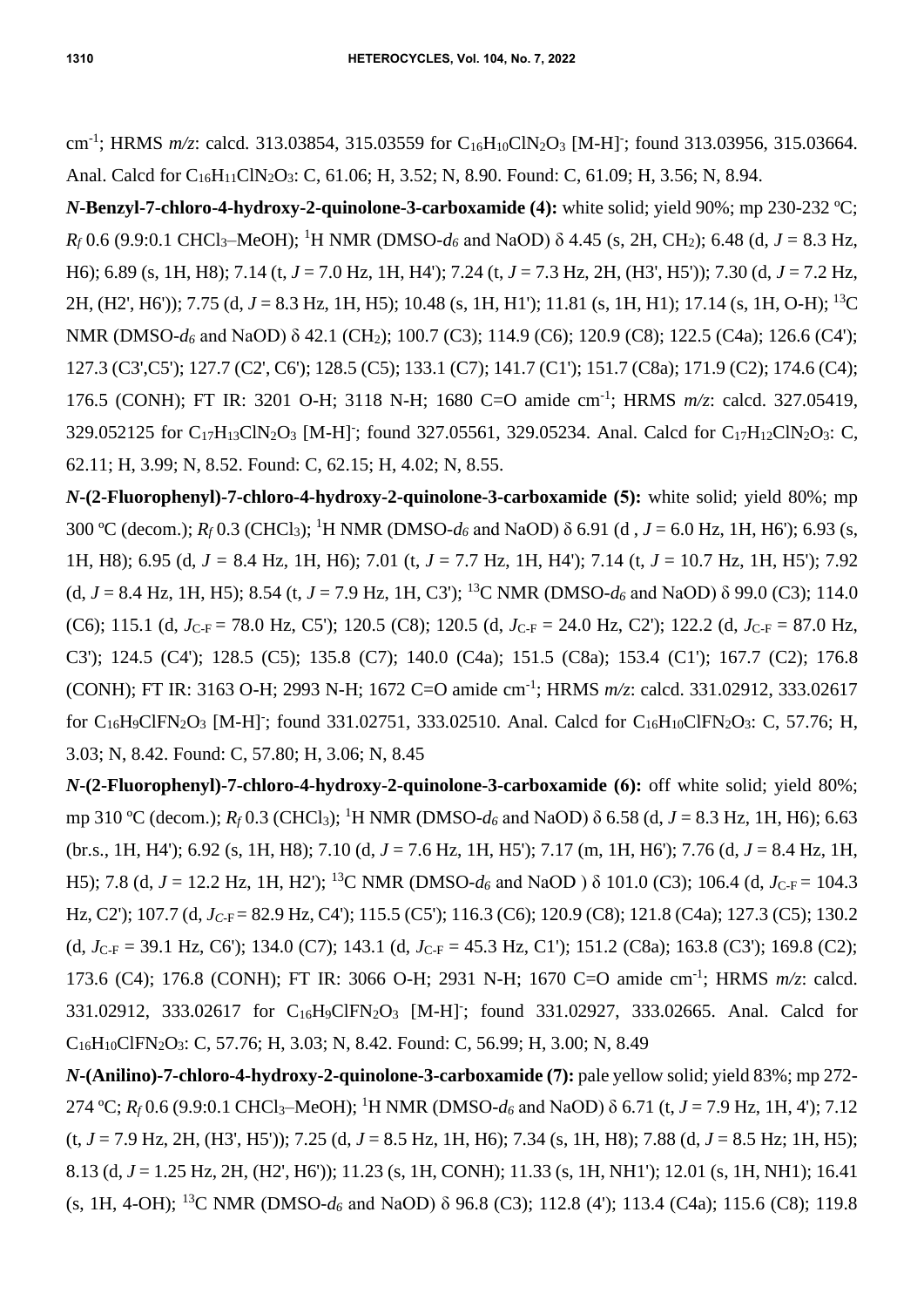(C2', C6'); 123.3 (C6); 126.5 (C5); 129.4 (C3', C5'); 139.0 (C7); 140.1 (C8a); 148.5 (C1'); 162.8 (C2); 171.4 (C4); 172.1 (CONH); FT IR: 3165 O-H; 3057 N-H; 1693 C=O amide cm-1 ; HRMS *m/z*: calcd. 328.04944, 330.04650 for  $C_{16}H_{12}CIN_3O_3$  [M-H]; found 328.04925, 330.0465. Anal. Calcd for  $C_{16}H_{11}CIN_3O_3$ : C, 58.28; H, 3.67; N, 12.74. Found: C, 58.34; H, 3.71; N, 12.82.

*N***-(Pyridin-5-yl)-7-chloro-4-hydroxy-2-quinolone-3-carboxamide (8):** white solid; yield 85%; mp 296- 299 °C ;  $R_f$  0.3 (9.6:0.4 CHCl<sub>3</sub>–MeOH); <sup>1</sup>H NMR (DMSO- $d_6$  and NaOD) δ 6.52 (d, *J* = 7.8 Hz, 1H, H6); 6.9 (s, 1H, H8); 7.17 (t, *J* = 7.6 Hz, 1H, H5'); 7.78 (d, *J* = 8.35 Hz, 1H, H5); 8.02 (d, *J* = 3.5 Hz, 1H, H5); 8.14 (d, *J* = 7.9 Hz, 1H, H4'); 8.74 (s. 1H, H2'); 15.26 (s, 1H, OH); <sup>13</sup>C NMR (DMSO-*d<sup>6</sup>* and NaOD) δ 100.6 (C3); 115.4 (C6); 121.1 (C8); 122.1 (C84a); 123.6 (C5'); 126.2 (C4'); 127.3 (C5); 133.7 (C7); 138.6 (C1'); 141.3 (C2'); 141.9 (C6'); 151.8 (C8a); 170.3 (C2); 174.3 (C4); 177.2 (CONH); FT IR: 3057 O-H; 2926 N-H; 1668 C=O amide cm<sup>-1</sup>; HRMS  $m/z$ : calcd. 314.03379, 316.03084 for C<sub>15</sub>H<sub>9</sub>ClN<sub>3</sub>O<sub>3</sub> [M-H]<sup>-</sup>; found 314.03285, 316.03284. Anal. Calcd for C<sub>15</sub>H<sub>10</sub>ClN<sub>3</sub>O<sub>3</sub>: C, 57.06; H, 3.19; N, 13.31. Found: C, 57.12; H, 3.25; N, 13.37.

*N***-(4-Hydroxyphenyl)-7-chloro-4-hydroxy-2-quinolone-3-carboxamide (9):** brown solid; yield 81%; mp 324-326 °C;  $R_f$  0.4 (9.6:0.4 CHCl<sub>3</sub>–MeOH); <sup>1</sup>H NMR (DMSO- $d_6$  and NaOD)  $\delta$  6.79 (d, *J* = 8.6 Hz, 2H, (H3', H5')); 7.33 (d, *J* = 8.5 Hz, 1H, H6); 7.41 (m, 3H, (H2', H6', H8)); 7.9 (d, *J* = 8.5 Hz, 1H, H5); 9.4 (s, 1H, OH4'); 12.09 (s, 1H, NH1); 12.2 (s, 1H, NH1'); 16.85 (s, 1H, OH); <sup>13</sup>C NMR (DMSO-*d<sup>6</sup>* and NaOD) δ 97.3 (C3); 113.6 (C4a); 115.6 (C8); 116.0 (C3', C5'); 123.0 (C2', C6'); 123.3 (C6); 126.6 (C5); 128.5 (C1'); 138.9 (C8a); 139.8 (C7); 155.2 (C4'); 163.2 (C2); 168.5 (C4); 172.2 (CONH); FT IR: 3290 O-H; 3072 N-H; 1674 C=O amide cm<sup>-1</sup>; HRMS *m/z*: calcd. 329.0334, 331.03051 for C<sub>16</sub>H<sub>12</sub>ClN<sub>2</sub>O<sub>4</sub> [M+H]<sup>+</sup>; found 329.03578, 331.03293. Anal. Calcd for C16H11ClN2O4: C, 58.11; H, 3.35; N, 8.47. Found: C, 58.17; H, 3.41; N, 8.53.

*N***-(4-Methyl(phenyl)sulfane)-7-chloro-4-hydroxy-2-quinolone-3-carboxamide (10):** brown solid; yield 80%; mp 290 ºC (decom.); *R<sup>f</sup>* 0.76 (9.6:0.4 CHCl3–MeOH); <sup>1</sup>H NMR (DMSO-*d<sup>6</sup>* and NaOD) δ 2.36 (s, CH3); 6.49 (d, *J* = 8.2 Hz, 1H, H6); 6.88 (s, 1H, H8); 7.09 (d, *J* = 8.0 Hz, 2H, (H3', H5')); 7.61 (d, *J* = 8.0 Hz, 2H, (H2', H6'); 7.7 (d, *J* = 8.3 Hz, 1H, H5); <sup>13</sup>C NMR (DMSO-*d*<sub>6</sub> and NaOD) δ 16.8 (CH<sub>3</sub>); 100.9 (C3); 115.3 (C6); 120.4 (C2', C6'); 121.0 (C8); 122.2 (C4a); 127.3 (C5); 128.3 (C3', C5'); 133.5 (C7); 139.9 (C1'); 151.8 (C8a); 169.9 (C2); 174 (C4); 176 (CONH). FT IR: 3064 O-H; 2920 N-H; 1670 C=O amide cm<sup>-1</sup>; HRMS  $m/z$ : calcd. 359.002626, 361.02328 for C<sub>17</sub>H<sub>12</sub>ClN<sub>2</sub>O<sub>3</sub>S [M-H]<sup>-</sup>; found 359.02761, 361.0503. Anal. Calcd for  $C_{17}H_{13}CIN_2O_3S$ : C, 56.59; H, 3.63; N, 7.76. Found: C, 56.65; H, 3.69; N, 7.82.

*N***-(4-Methylphenyl)-7-chloro-4-hydroxy-2-quinolone-3-carboxamide (11):** pale yellow solid; yield 81%; mp 311 ºC (decom.); *R<sup>f</sup>* 0.41 (9.9:0.1 CHCl3–MeOH); <sup>1</sup>H NMR (DMSO-*d<sup>6</sup>* and NaOD) δ 2.17 (s, 3H, CH3); 6.48 (dd, *J* = 1.8, 1,75 Hz, 1H, H6); 6.86 (s, 1H, H8); 6.96 (d, *J* = 8.2 Hz, 2H, (H2', 6')); 7.51 (d, *J* = 8.2 Hz, 2H, (H3', H5')); 7.75 (d, *J* = 8.4 Hz, 1H, H5); <sup>13</sup>C NMR (DMSO-*d<sup>6</sup>* and NaOD) δ 20.6 (CH3); 101.0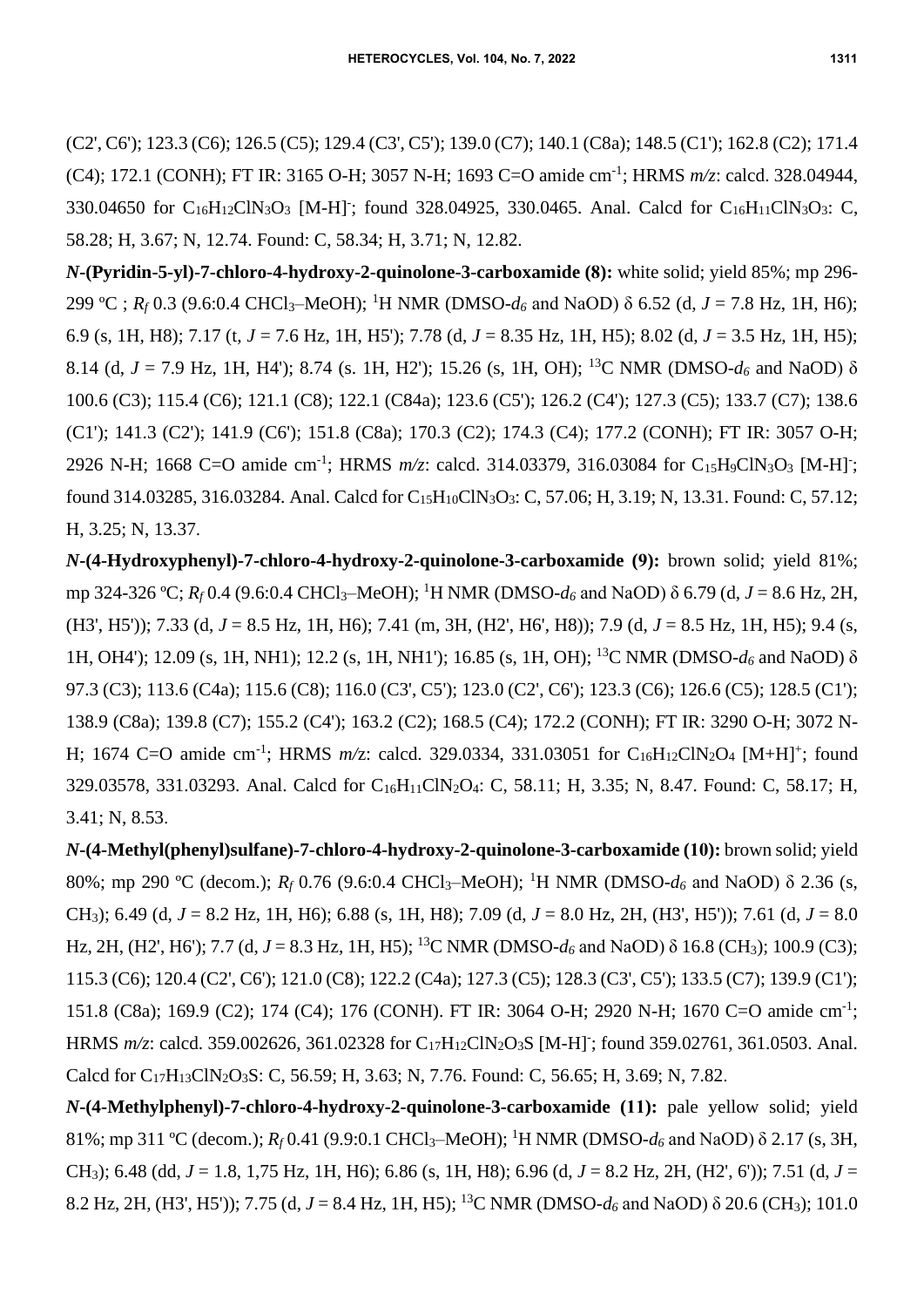(C3); 114.8 (C6); 115.1 (C4a); 119.4 (C2', C6'); 120.6 (C8); 127.0 (C5); 129.0 (C3', C5'); 132.4 (C1'); 133.4 (C7); 139.4 (C4'); 151.7 (C8a); 172.9 (C2); 174.2 (C4); 176.6 (CONH); FT IR: 3034 O-H; 2916 N-H; 2845 C=O amide cm<sup>-1</sup>; HRMS  $m/z$ : calcd. 327.05419, 329.05125 for C<sub>17</sub>H<sub>12</sub>N<sub>2</sub>ClO<sub>3</sub> [M-H]<sup>-</sup>; found 327.05300, 329.05050. Anal. Calcd for C17H13ClN2O3: C, 62.11; H, 3.99; N, 8.52. Found: C, 62.17; H, 4.05; N, 8.58. *N***-(3-(Trifluoromethyl)phenyl)-7-chloro-4-hydroxy-2-quinolone-3-carboxamide (12):** off white solid; yield 80%; mp 280 ºC (decom.); *R<sup>f</sup>* 0.6 (9.9:0.1 CHCl3–MeOH); <sup>1</sup>H NMR (DMSO-*d<sup>6</sup>* and NaOD) δ 6.52 (d, *J* = 8.2 Hz, IH, H6); 6.89 (s, 1H, H8); 7.13 (d, *J* = 6.9 Hz, 1H, H4'); 7.35 (t, *J* = 7.7 Hz, 1H, H5'); 7.71 (d,  $J = 7.3$  Hz, 1H, H6'); 7.77 (d,  $J = 8.3$  Hz, 1H, H5); 8.18 (s, 1H, H2'); <sup>13</sup>C NMR (DMSO- $d_6$ )  $\delta$  100.7 (C3); 115.5 (C6,C2'); 117.3 (C4'); 121.1 (C8); 121.7 (C8); 123.0 (C6'); 123.8 (C4a); 127.3 (C5); 129.6 (t, *J*<sub>C-F</sub>= 124.1 Hz, CF<sub>3</sub>); 129.8 (C5'); 133.7 (C7); 142.6 (C1'); 151.8 (C8a); 170.1 (C2); 174.1 (C4); 177.1 (CONH); FT IR: 3151 O-H; 3061 N-H; 1676 C=O amide cm-1 ; HRMS *m*/z: calcd. 381.02593, 383.02298 for  $C_{17}H_9CH_3N_2O_3$  [M-H]; found 381.02333, 383.02053. Anal. Calcd for  $C_{17}H_{10}CH_3N_2O_3$ : C, 62.11; H, 3.99; N, 8.52. Found: C, 62.17; H, 4.05; N, 8.58.

*N***-(4-(Trifluoromethyl)phenyl)-7-chloro-4-hydroxy-2-quinolone-3-carboxamide (13):** white solid; yield 83%; mp 312-315 °C;  $R_f$  0.6 (9.9:0.1 CHCl<sub>3</sub>–MeOH); <sup>1</sup>H NMR (DMSO- $d_6$  and NaOD)  $\delta$  6.5 (d, *J* = 8.25, 1H, H6); 6.9 (s, 1H, H8); 7.4 (d, *J* = 7.9 Hz, 2H, (H2', H6')); 7.8 (d, *J* = 8.3 Hz, 1H, H5); 7.8 (d, *J* = 8.15 Hz, 2H, (H3', H5')); <sup>13</sup>C NMR (DMSO-*d<sup>6</sup>* and NaOD) δ 100.7 (C3); 115.4 (C6); 119.2 (C3', C5'); 120.6 (t, *JC-F* = 112.7 Hz, CF3); 121.2 (C8); 122.2 (C4a); 124.2 (8a); 126.0 (t, *JC-F* = 153.5 Hz, C2', C6'); 127.3 (C5); 133.7 (C7); 145.5 (C4'); 151.1 (C1'); 170.2 (C2); 174.3 (C4); 177.3 (CONH); FT IR: 3005 O-H; 2926 N-H; 1672 C=O amide cm<sup>-1</sup>; HRMS *m/z*: calcd. 381.02593, 383.02298 for C<sub>17</sub>H<sub>9</sub>ClF<sub>3</sub>N<sub>2</sub>O<sub>3</sub> [M-H]; found 381.0246, 383.02277. Anal. Calcd for C<sub>17</sub>H<sub>10</sub>ClF<sub>3</sub>N<sub>2</sub>O<sub>3</sub>: C, 53.35; H, 2.63; N, 7.32. Found: C, 53.41; H, 2.69; N, 7.38.

*N***-(2-(Trifluoromethyl)phenyl)-7-chloro-4-hydroxy-2-quinolone-3-carboxamide (14):** white solid; yield 88%; mp 242-244 °C; *R<sub>f</sub>* 0.5 (9.9:0.1 CHCl<sub>3</sub>–MeOH); <sup>1</sup>H NMR (DMSO-*d*<sub>6</sub> and NaOD) δ 7.30 (d, *J* = 8.6 Hz, 1H, H6); 7.83 (m, 2H, (H8, H5')); 7.68 (t, *J* = 7.8 Hz, Hz, 1H, H4'); 7.75 (d, *J* = 7.9 Hz, 1H, H6'); 7.95 (d, *J* = 8.6 Hz, 1H, H5); 8.06 (d, *J* = 8.2 Hz, 1H, H3'); 12.07 (s, 1H, NH1'); 12.62 (s, 1H, NH1); 16.09 (s, 1H, OH); <sup>13</sup>C NMR (DMSO-*d6*) δ 114.9 (C8); 115.7 (C6'); 122.3 (C6); 123.51 (C5); 123.52 (C2'); 126.3  $(t, J_{C-F} = 64.6 \text{ Hz}, \text{ C5}$ ); 133.7 (C4'); 170.06 (C2); FT IR: 3163 O-H; 3066 N-H; 1656 C=O amide cm<sup>-1</sup>; HRMS  $m/z$ : calcd. 381.02593, 383.02298 for C<sub>17</sub>H<sub>9</sub>ClF<sub>3</sub>N<sub>2</sub>O<sub>3</sub> [M-H]; found 381.02483, 383.02193. Anal. Calcd for  $C_{17}H_{10}ClF_3N_2O_3$ : C, 62.11; H, 3.99; N, 8.52. Found: C, 62.17; H, 4.05; N, 8.58.

**Cell Line and Culture Conditions.** Human breast adenocarcinoma cell line MDA-231, human colon cancer HCT-116, and Caco-II cell line were purchased from ATCC. Cell lines were cultured in high glucose Dulbecco's modified eagle medium (DMEM) (Invitrogen, USA) containing 10% heat inactivated fetal bovine serum (HI-FBS) (Invitrogen), 2 mmol L<sup>-1</sup> of L-glutamine, 50 U mL<sup>-1</sup> of penicillin and 50 µg mL<sup>-1</sup>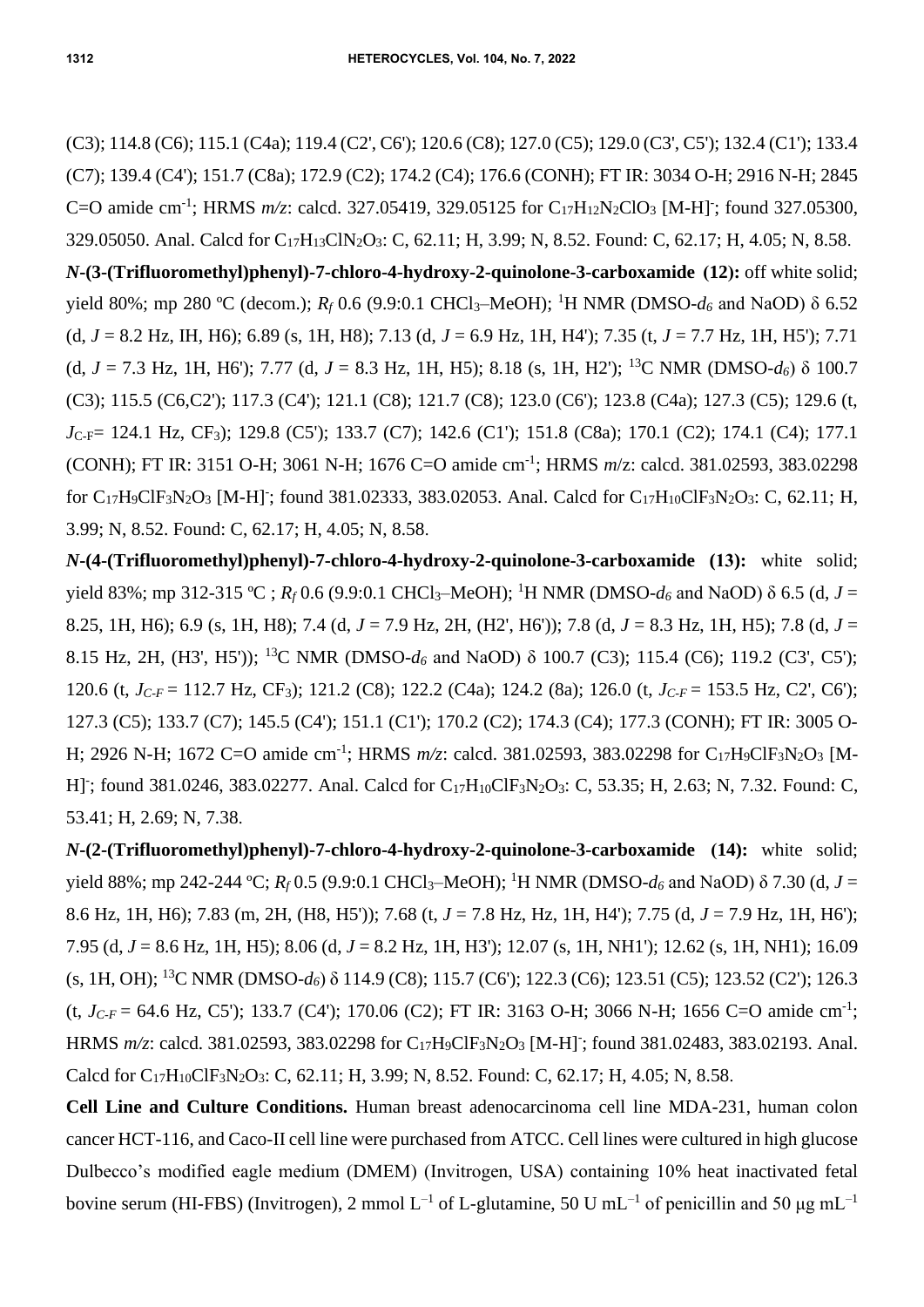of streptomycin. Cell lines were maintained at 37 ºC in a 5% CO<sup>2</sup> atmosphere of 95 humidity.

**Cell proliferation assay**. Viable cell count was assessed with the 3-(4,5-dimethylthiazol-2yl)-2,5-diphenyltetrazolium bromide (MTT) colorimetric assay in which the yellow tetrazolium dye [MTS, 3-(4,5 dimethylthiazol-2-yl)-5-(3-carboxymethoxyphenyl)-2-(4-sulfophenyl)-2*H*-tetrazolium, inner salt] was reduced by metabolically capable cells into an intracellular purple formazan product. The extent of tetrazolium dye reduction was determined by measuring the absorbance at 490 nm.

The examined compounds were first dissolved in a DMSO to yield a final 1 mM stock solution. This stock solution was then used to prepare various concentrations of each compound in the growth media. Five different points of concentrations were used to obtain the  $IC_{50}$  values. Final concentration of DMSO was maintained steady in all treated groups within a given experiment and never exceeded 0.1%. Cells were seeded at a density of  $1\times10^4$  cell per well in 96-well culture plates, maintained in DMEM media, and allowed to adhere overnight. After 24 h, the cells were treated with the different concentrations, in three triplicates for each concentration, and incubated at 37  $\degree$ C in a 5% CO<sub>2</sub> incubator, for 48 h. When the treatment period ended, MTT assay was carried out and the absorbance at 490 nm was read on a plate reader (Tecan Group Ltd., Switzerland). Each test was carried out in triplicate in three independent experiments (n=9). Control wells were prepared under the same experimental conditions. Doxorubicin and Ly294002 were used as positive controls. DMSO concentration ranges shouldn't exceed 1%.

## **ACKNOWLEDGEMENTS**

Authors gratefully acknowledge the financial support from the University of Jordan, Deanship of Scientific Research.

## **REFERENCES**

- 1. R. L. Siegel, K. D. Miller, and A. Jemal, *CA Cancer J. Clin.*, 2018, **68**, 7.
- 2. R. N. Khaybullin, M. Zhang, J. Fu, X. Liang, T. Li, A. R. Katritzky, P. Okunieff, and X. Qi, *Molecules*, 2014, **19**, 18676.
- 3. R. Chadha, V. Kapoor, D. Thakur, R. Kaur, P. Arora, and D. Jain, *J. Sci. Ind. Res.*, 2008, **67**, 185.
- 4. R. A. Al-Qawasmeh, M. M. Abadleh, J. A. Zahra, M. M. El-Abadelah, R. Albashiti, F. Zani, M. Incerti, and P. Vicini, *J. Enzyme Inhib. Med. Chem.*, 2014, **29**, 777; R. A. Al-Qawasmeh, B. B. Huthail, M. O. Sinnokrot, M. H. Semreen, R. A. Odeh, M. H. Abu-Zarga, H. Tarazi, I. A. Yousef, and T. H. Al-Tel, *Med. Chem.*, 2016, **12**, 563.
- 5. T. Ichikawa, J. C. Lamb, P. I. Christensson, B. Hartley-Asp, and J. T. Isaacs, *Cancer Res.*, 1992, **52**, 3022; J. T. Isaacs, *Expert Opin. Investig. Drugs*, 2010, **19**, 1235.
- 6. M. Rowley, J. J. Kulagowski, A. P. Watt, D. Rathbone, G. I. Stevenson, R. W. Carling, R. Baker, G.